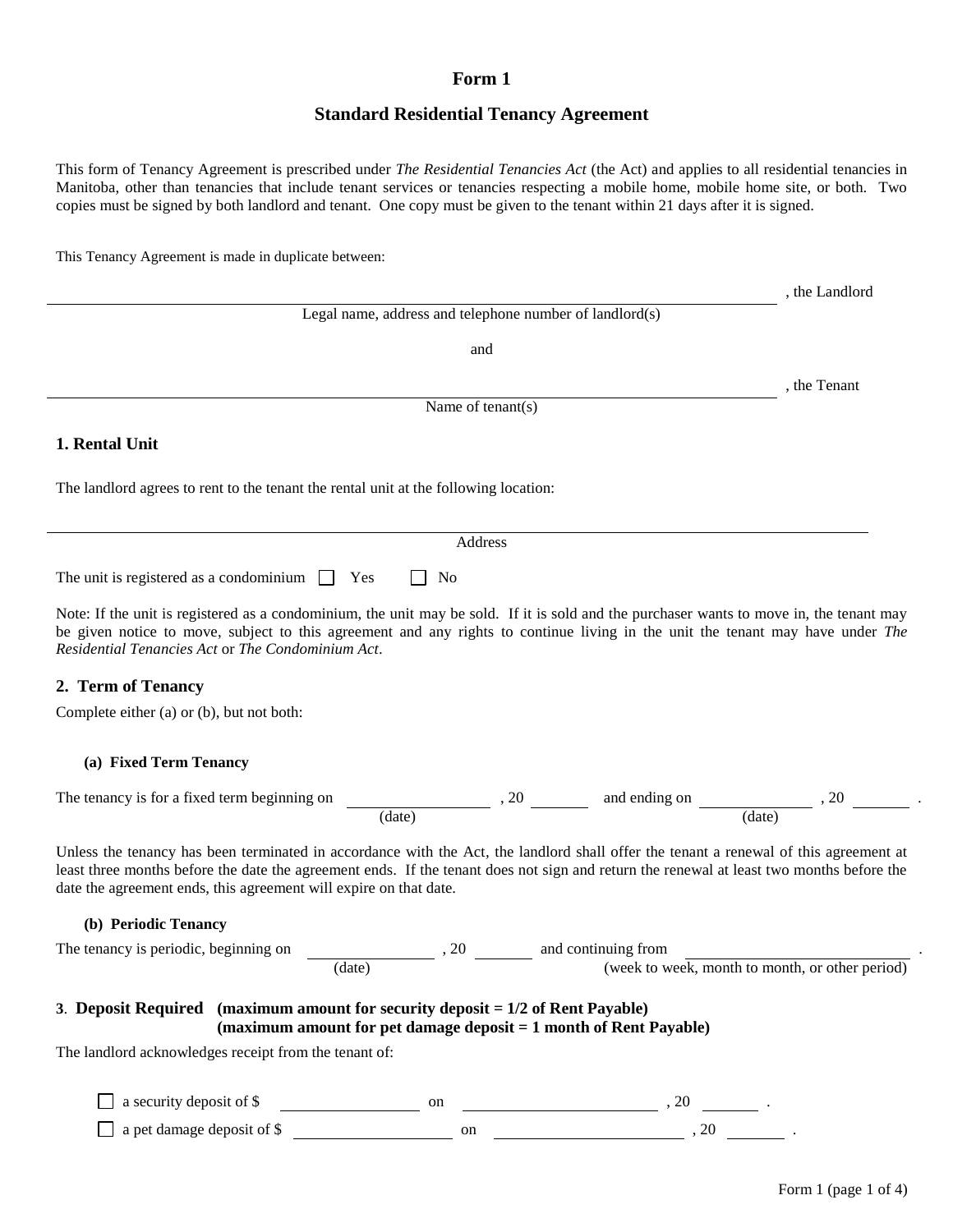## **4. Rent**

Unless otherwise agreed upon, the tenant shall ensure that the rent is delivered to the address provided by the landlord.

Rent payments are due on the day of each . The tenant must pay the rent on time. If the rent is not paid on the date it is due, the landlord may charge a late payment fee of \$10.00 for the first day the rent is due and \$2.00 a day after that until the rent is paid in full (maximum late payment fee  $-$  \$100.00). The landlord may also give the tenant a Notice of Termination for Non-Payment of Rent.

The tenant agrees to pay rent to the landlord in the following amount:

| <b>Basic Rent:</b>                                                                                                                                         |                                                                                                                                                                                                                                                                                                                                                                                                                                                                                                                                                                                                                                                                                                        |  |  |  |  |
|------------------------------------------------------------------------------------------------------------------------------------------------------------|--------------------------------------------------------------------------------------------------------------------------------------------------------------------------------------------------------------------------------------------------------------------------------------------------------------------------------------------------------------------------------------------------------------------------------------------------------------------------------------------------------------------------------------------------------------------------------------------------------------------------------------------------------------------------------------------------------|--|--|--|--|
| parking spaces:<br>For                                                                                                                                     |                                                                                                                                                                                                                                                                                                                                                                                                                                                                                                                                                                                                                                                                                                        |  |  |  |  |
| Other (specify):                                                                                                                                           | <u> 1989 - Jan Stein Stein Stein Stein Stein Stein Stein Stein Stein Stein Stein Stein Stein Stein Stein Stein S</u>                                                                                                                                                                                                                                                                                                                                                                                                                                                                                                                                                                                   |  |  |  |  |
| <b>Rent Payable</b>                                                                                                                                        | <u> 1990 - Johann Barbara, martin a</u><br>\$                                                                                                                                                                                                                                                                                                                                                                                                                                                                                                                                                                                                                                                          |  |  |  |  |
| Less Rent Discount*                                                                                                                                        | \$                                                                                                                                                                                                                                                                                                                                                                                                                                                                                                                                                                                                                                                                                                     |  |  |  |  |
| <b>Actual Amount Tenant Must Pay:</b>                                                                                                                      | \$                                                                                                                                                                                                                                                                                                                                                                                                                                                                                                                                                                                                                                                                                                     |  |  |  |  |
|                                                                                                                                                            | (Complete this section if a rent increase on the rental unit is due before the date this agreement ends.)                                                                                                                                                                                                                                                                                                                                                                                                                                                                                                                                                                                              |  |  |  |  |
| landlord must provide the tenant with a Notice of Rent Increase at least 3 months before the rent is increased.                                            |                                                                                                                                                                                                                                                                                                                                                                                                                                                                                                                                                                                                                                                                                                        |  |  |  |  |
| The landlord must provide the tenant with a Notice of Rent<br>proposed Rent Payable will be \$<br>Increase at least 3 months before the rent is increased. |                                                                                                                                                                                                                                                                                                                                                                                                                                                                                                                                                                                                                                                                                                        |  |  |  |  |
|                                                                                                                                                            | (Complete this section if there is a rent discount.)                                                                                                                                                                                                                                                                                                                                                                                                                                                                                                                                                                                                                                                   |  |  |  |  |
| <b>*Rent Discount</b>                                                                                                                                      | A landlord is not required to offer a rent discount, but if a discount is given, it must be set out in writing. Reducing or removing a rent<br>discount is not considered a rent increase under The Residential Tenancies Act. However, an unconditional discount cannot be reduced<br>or removed unless the tenant receives written notice of at least 3 months. If a tenancy agreement or discount agreement is for a fixed<br>term, a landlord cannot reduce or remove an unconditional discount during the term of the agreement. If a discount is subject to a<br>condition, e.g. paying the rent on time, the landlord can withdraw it without notice if the tenant does not meet the condition. |  |  |  |  |
|                                                                                                                                                            | The landlord is offering a rent discount of \$                                                                                                                                                                                                                                                                                                                                                                                                                                                                                                                                                                                                                                                         |  |  |  |  |
| (Provide details of any conditions - add additional pages if necessary)                                                                                    |                                                                                                                                                                                                                                                                                                                                                                                                                                                                                                                                                                                                                                                                                                        |  |  |  |  |
| during the term of this agreement.)                                                                                                                        | (Complete this section, if this form is being used to renew an existing tenancy agreement or there is a change to the discount                                                                                                                                                                                                                                                                                                                                                                                                                                                                                                                                                                         |  |  |  |  |

Discount is the same as last year's or increased by  $$$ 

 $\Box$  Discount is reduced by \$

 $\Box$  Discount is removed.

The proposed Rent Payable is subject to an application to the Residential Tenancies Branch for an above-guideline rent increase. The discount may be reduced or removed depending on the final decision on the landlord's application. In any event, the Actual Amount Tenant Must Pay will not exceed \$

## **5. Services and Facilities**

(a) The tenant agrees to pay for the following services and facilities:

(b) The landlord agrees to provide, or pay the supplier of, all other services and facilities, including the following utilities:

Form 1 (page 2 of 4) The landlord must not reduce or withdraw a service that is included in the rent, unless the landlord applies to the Residential Tenancies Branch for approval.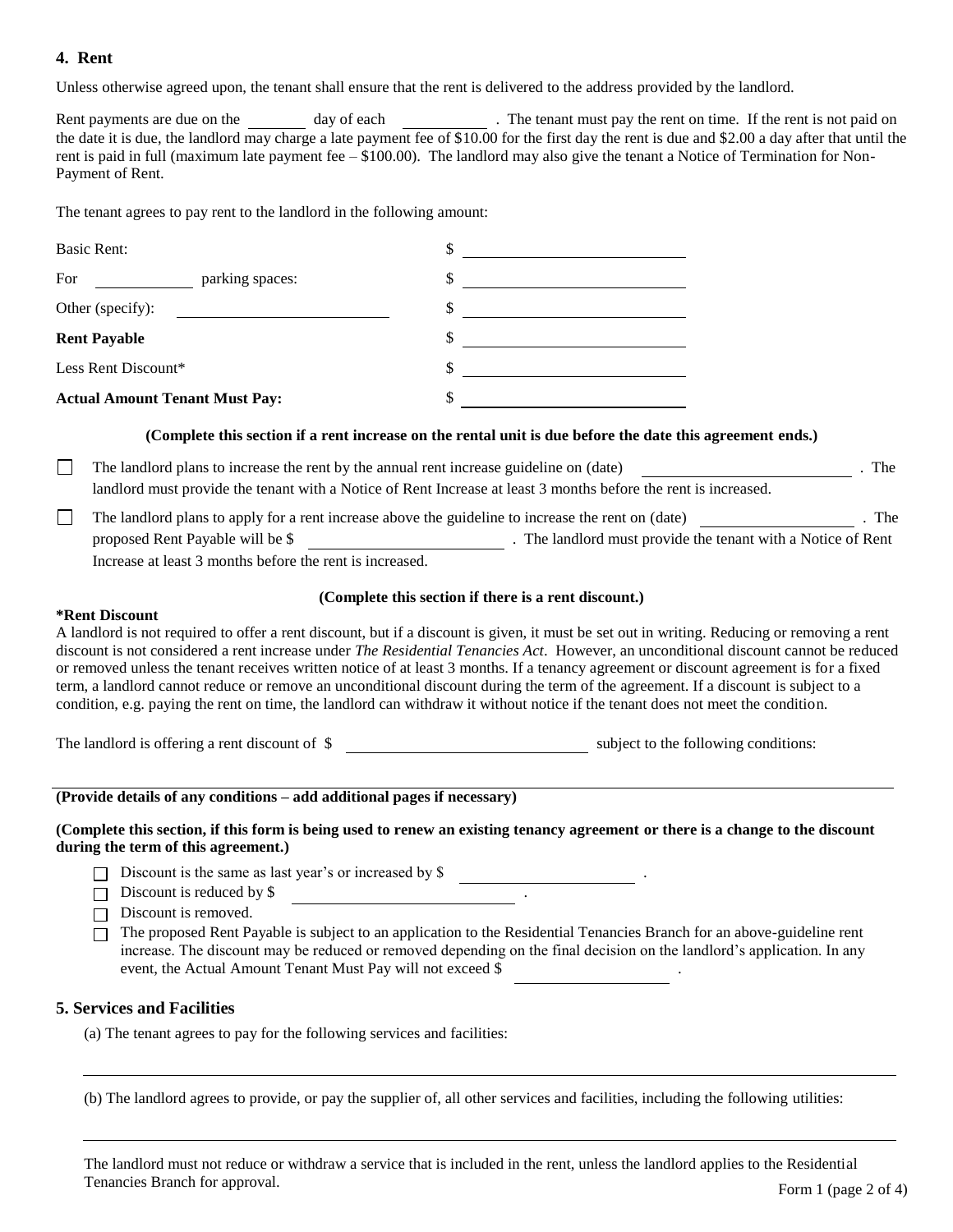## **6. Occupants of Rental Unit**

In addition to the tenant and any increase in the tenant's family by marriage, birth or adoption during the tenancy, only the following people may occupy the rental unit:

## **7. Use of Rental Unit for Residential Purposes Only**

The tenant agrees to use the rental unit and residential complex for residential purposes only and shall not carry on, or permit to be carried on, any trade or business in the rental unit without the written consent of the landlord.

#### **8. Furniture**

Check either (a) or (b):

a) No furniture is provided.

b) Furniture is provided and an itemized list of the furniture is attached.

#### **9. Obligations under Act**

The landlord and tenant shall comply with all obligations imposed on them by the Act.

#### **10. Assignment or Subletting**

This agreement can only be assigned or sublet with the prior written consent of the landlord. See Form 3 of the *Residential Tenancies Regulation* for more information.

#### **11. Ending the Tenancy**

The landlord or the tenant may terminate this agreement in the manner and under the circumstances described in the Act.

#### **12. Additional Rules and Conditions**

The landlord and tenant agree to comply with any additional rules and conditions that are attached to this tenancy agreement. To be enforceable, rules and any amendments must be given to the tenant in writing and be reasonable in all circumstances. Any additional rule or condition that is inconsistent with the Act cannot be enforced.

#### **13. Signatures**

Do not sign this agreement unless you understand and agree with everything in it.

| Date | Print name of landlord | Signature of landlord |
|------|------------------------|-----------------------|
| Date | Print name of tenant   | Signature of tenant   |
| Date | Print name of tenant   | Signature of tenant   |

**Note**: Any change or addition to this tenancy agreement should be agreed to in writing and initialed by both the landlord and the tenant.

**Resolving Disputes** – If there are problems or disagreements, the landlord and tenant should try to talk to each other to find a solution. If they still cannot agree, either may contact the Residential Tenancies Branch for information about their rights and responsibilities or dispute resolution.

#### **Residential Tenancies Branch Offices**

| Winnipeg             | <b>Brandon</b>              | <b>Thompson</b>        |
|----------------------|-----------------------------|------------------------|
| 302-254 Edmonton St. | 143-340 9 <sup>th</sup> St. | 113-59 Elizabeth Drive |
| 204-945-2476         | 204-726-6230                | 204-677-6496           |
| 1-800-782-8403       | 1-800-656-8481              | 1-800-229-0639         |
| rtb@gov.mb.ca        | rtbbrandon@gov.mb.ca        | rtbthompson@gov.mb.ca  |